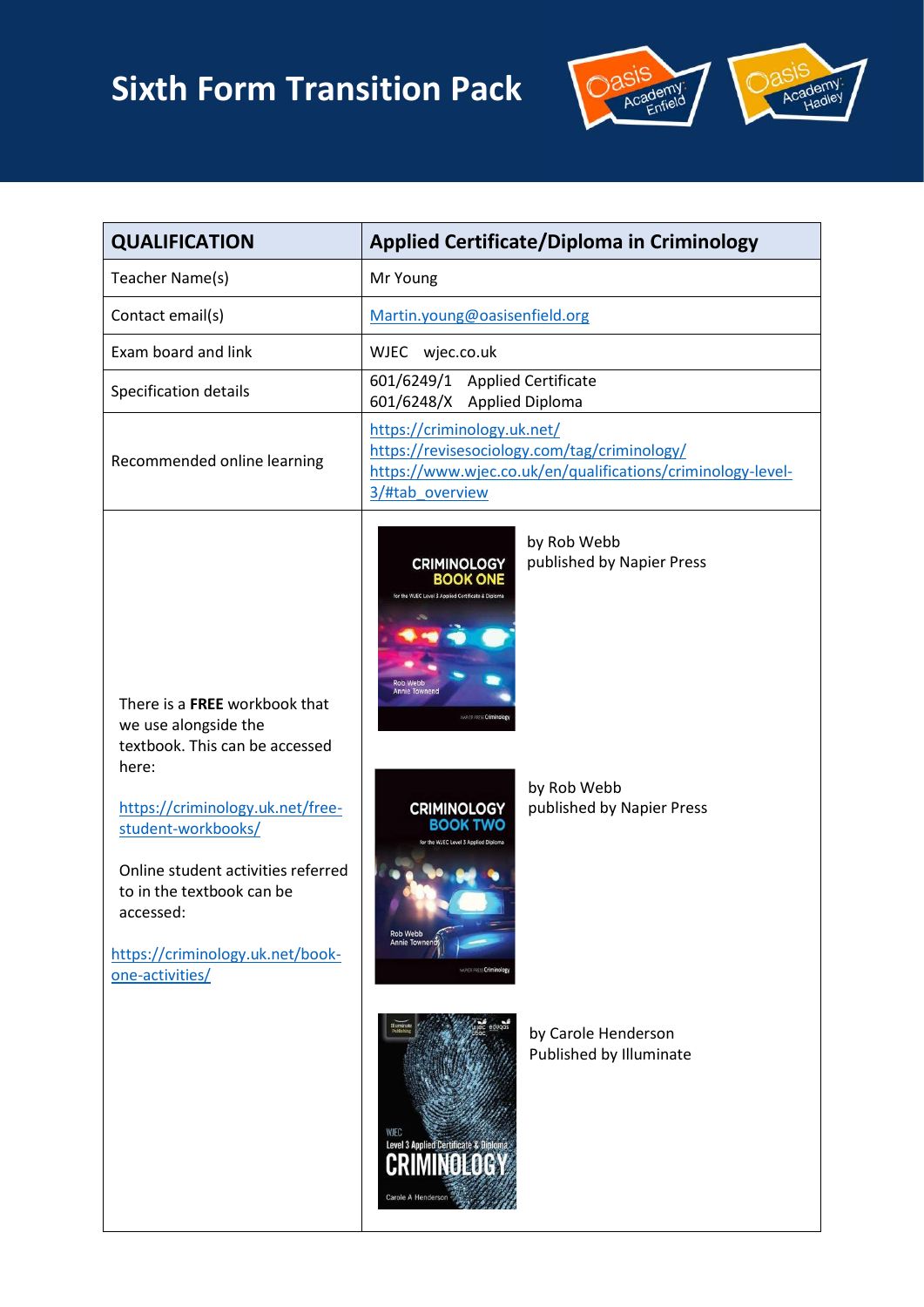

We recommend you use Cornell Notes to prepare for your new course. Please see this video to help you develop the technique:

**<https://youtu.be/WtW9IyE04OQ>**

Please complete the activities in this booklet in readiness to begin your study of Level 3 Criminology. These should be handed in to me in your first lesson in September. Remember – Sixth Form study is hard work and there are no short cuts. Commitment to your studies is essential.

Good Luck and I look forward to seeing you in September!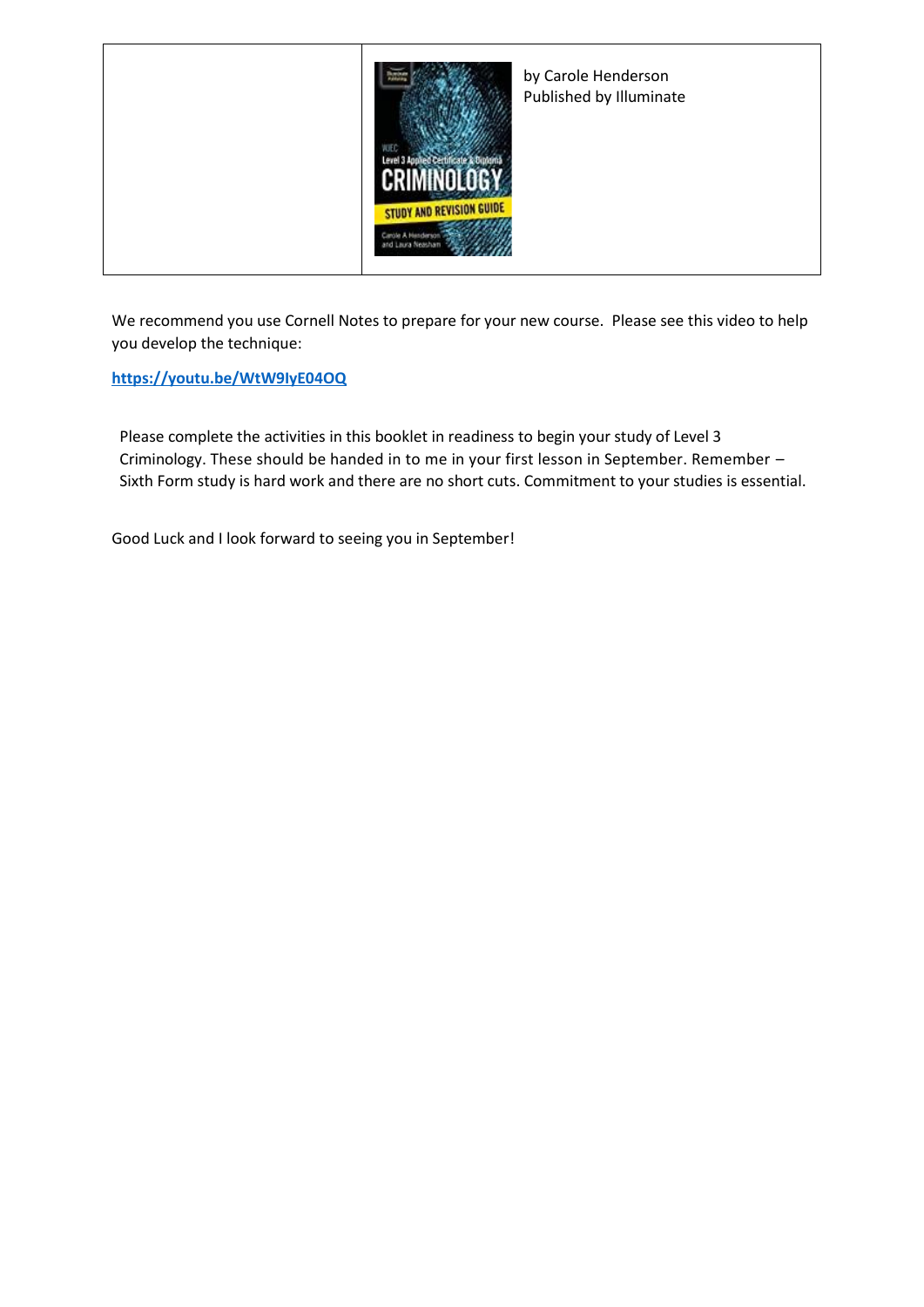# **Welcome to Applied Criminology!**

You have chosen a subject that combines elements of psychology, law and sociology and that complements studies in humanities. Each unit has an applied purpose which demands that learning is related to authentic case studies – this is the interesting bit! It will certainly 'keep you on your toes' and make you think in ways you couldn't imagine. You will certainly have a very different outlook on society by the end of your course.

#### **Overview of the course:**

This is a two-year course. Units 1 and 2 completed in the first year comprise an 8-hour Controlled Assessment plus a formal examination. This is replicated in Year 2 with Units 3 and 4. You must **complete and pass ALL units** to gain the Diploma. The overall grades will be recorded on a scale A\*-E.

Unit 1: Changing Awareness of Crime (Controlled Assessment) Unit 2: Criminological Theories (Exam) Unit 3: Crime Scene to Courtroom (Controlled Assessment) Unit 4: Crime and Punishment (Exam)

Look at the specification for more detail about these topics. You can find this at: [https://www.wjec.co.uk/media/21xjkr24/applied-diploma-in-criminology](https://www.wjec.co.uk/media/21xjkr24/applied-diploma-in-criminology-specification-from-2015.pdf)[specification-from-2015.pdf](https://www.wjec.co.uk/media/21xjkr24/applied-diploma-in-criminology-specification-from-2015.pdf)

You will be expected to **know and understand** the information covered, to be able to **apply** that knowledge and understanding and to be able to **analyse and evaluate** that knowledge and understanding.

#### **Expectations of the course:**

- Lessons consist of taking notes, group discussions, watching relevant DVDs/documentaries, group work and PowerPoint presentations.
- Homework consists of note making, wider reading, research, past exam questions, power points and essays. It is expected that about 5 hours a week will be spent on Criminology homework.
- The *Reading and Watching List* on the following page will help you to gain wider knowledge and a broader framework in which to apply your knowledge. You will be expected to choose something to watch/read every half term and to feed back to the rest of the class. You may do this individually, in pairs or groups.
- Your progress will be reviewed on a regular basis. The review process will provide feedback at specific times throughout the year. You will also be expected to be within two grades of your target grade on each piece of work.
- You are expected to use the resources available to you in the library and common room here and are strongly encouraged to use libraries outside of school, not just the internet.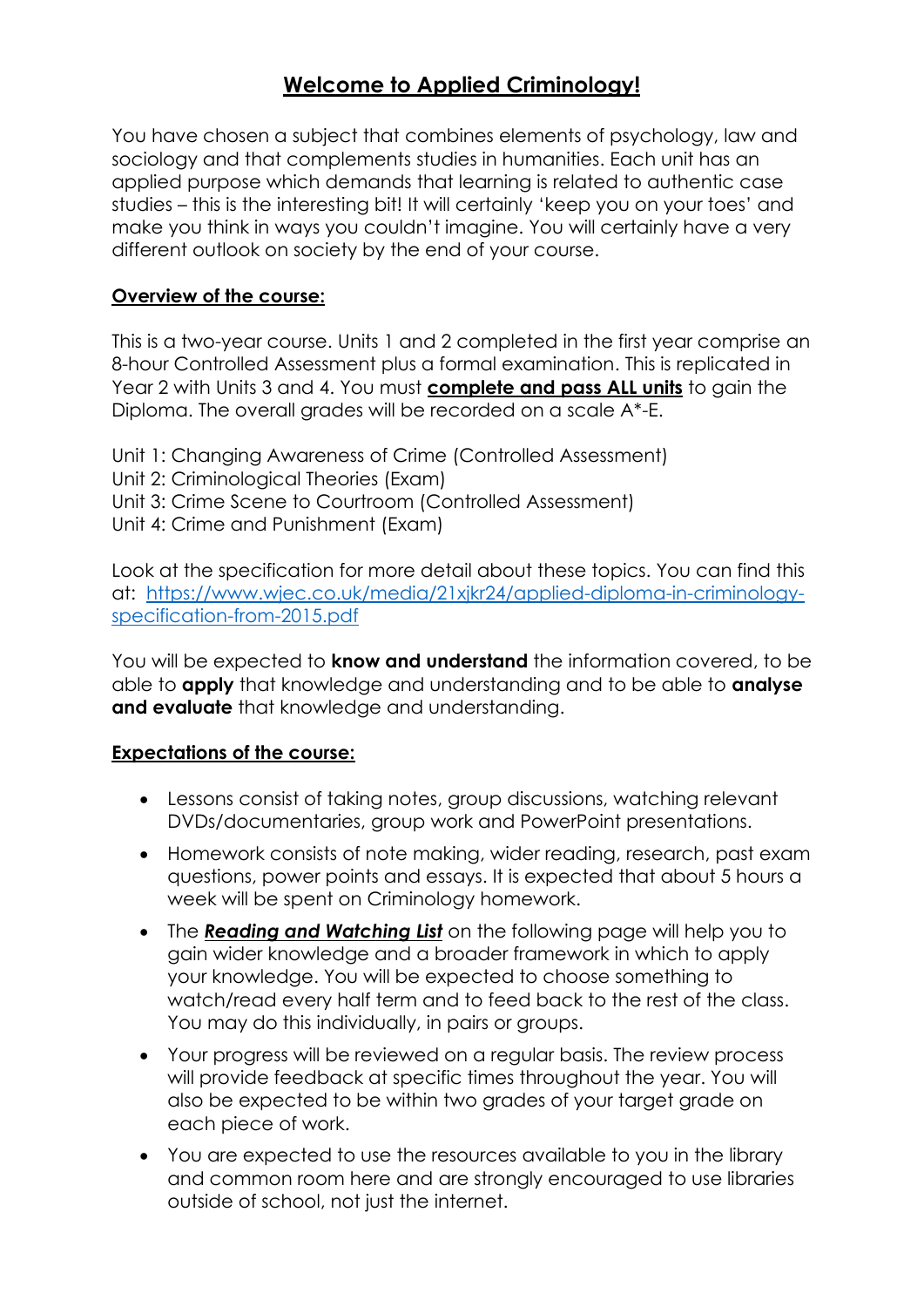- Make a Criminology chat/whatsapp for discussion.
- Your folders of notes will be checked on a regular basis to see if you are organised and up to date with your work.
- USE YOUR STUDY TIME AND BE PRO-ACTIVE.

# *Reading List - Criminology*

- 1984 George Orwell
- Folk Devils and Moral Panics Stanley Cohen
- A Glasgow Gang Observed Patrick James
- Gang Leader For A Day Sudhir Venkatesh
- Fake Law The Secret Barrister
- Traces: Memoir of a Forensic Scientist and Criminal Investigator – Patricia Wiltshire
- My Life With Murderers David Wilson
- A wide range of newspapers including The Guardian and Independent

# *Watching List - Criminology*

- Any documentaries, including Panorama, Louis Theroux, Stacey Dooley, Mind of a Murderer etc
- Black Mirror series (Netflix)
- Goodfellas
- The Godfather (part 2 is the best)
- Legend
- McMafia (previously BBC i-player)
- Freedom Writer's Diary
- Dangerous Minds
- Chernobyl (drama)
- When They See Us (Netflix)
- The Society (Netflix)
- Blood Diamond
- Ted Talks/Crime/Criminal Justice
- Orange is the New Black (Netflix)
- The Innocence Files (Netflix)
- Cold Case Files (Netflix)
- I Am A Killer (Netflix)
- When They See Us Now Oprah Winfrey (Netflix)
- The Stanford Prison Experiment (Youtube)
- The Push Derren Brown (Netflix)
- MacIntyre Undercover: The Chelsea Headhunters (Youtube)
- The Shawshank Redemption
- The Green Mile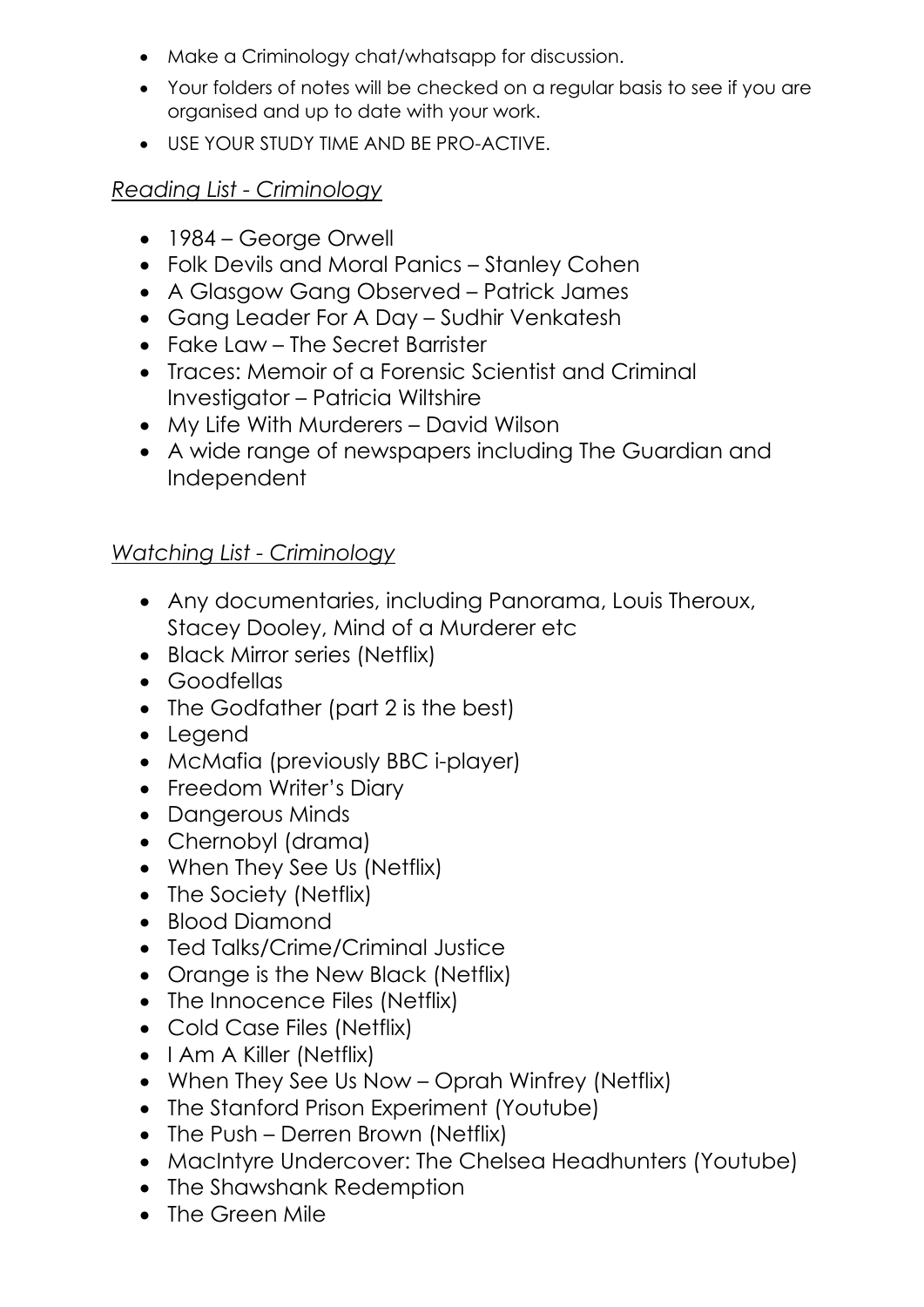#### *Task 1*

Watch the following clip and jot down 5 things that tell you what Criminology is.

<https://www.youtube.com/watch?v=tdaqqlFQdTE>



#### *Task 2*

What's the difference between a crime and deviance?

#### *Task 3*

Famous Faces and their crimes? Or deviance? Match the famous face to the act of crime or deviance.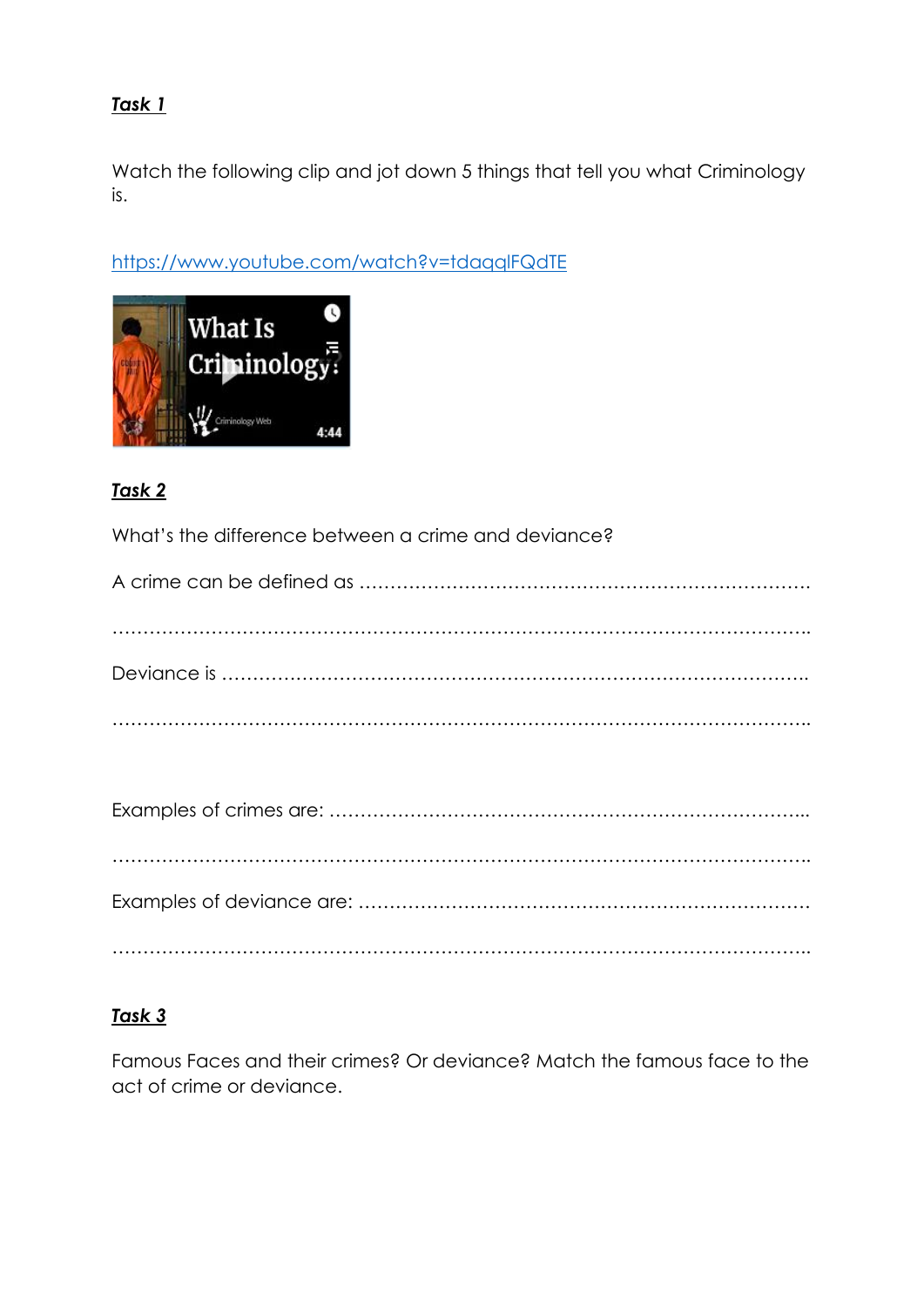



- A. Trespassing and damage of property leading to loss of owner's income
- B. Arrested for possession and being under the influence of drugs, possession of an unloaded gun and trespassing
- C. Arrested for protesting outside the South African embassy against unfair treatment of Black people in South Africa
- D. Arrested for assault, driving under the influence of drugs, driving whilst license was suspended
- E. Avoiding paying £20 million in tax that would help to pay for the NHS, Welfare and Schools in this country
- F. Driving under the influence of alcohol and causing a collision injuring two other people

Answers at the end!

#### *Task 4*

Research the following types of crime. You need to understand the definition of the type of crime, the typical offender and the typical victim.

1. State Crime

Definition……………………………...............................................................................

.......................................................................................................................................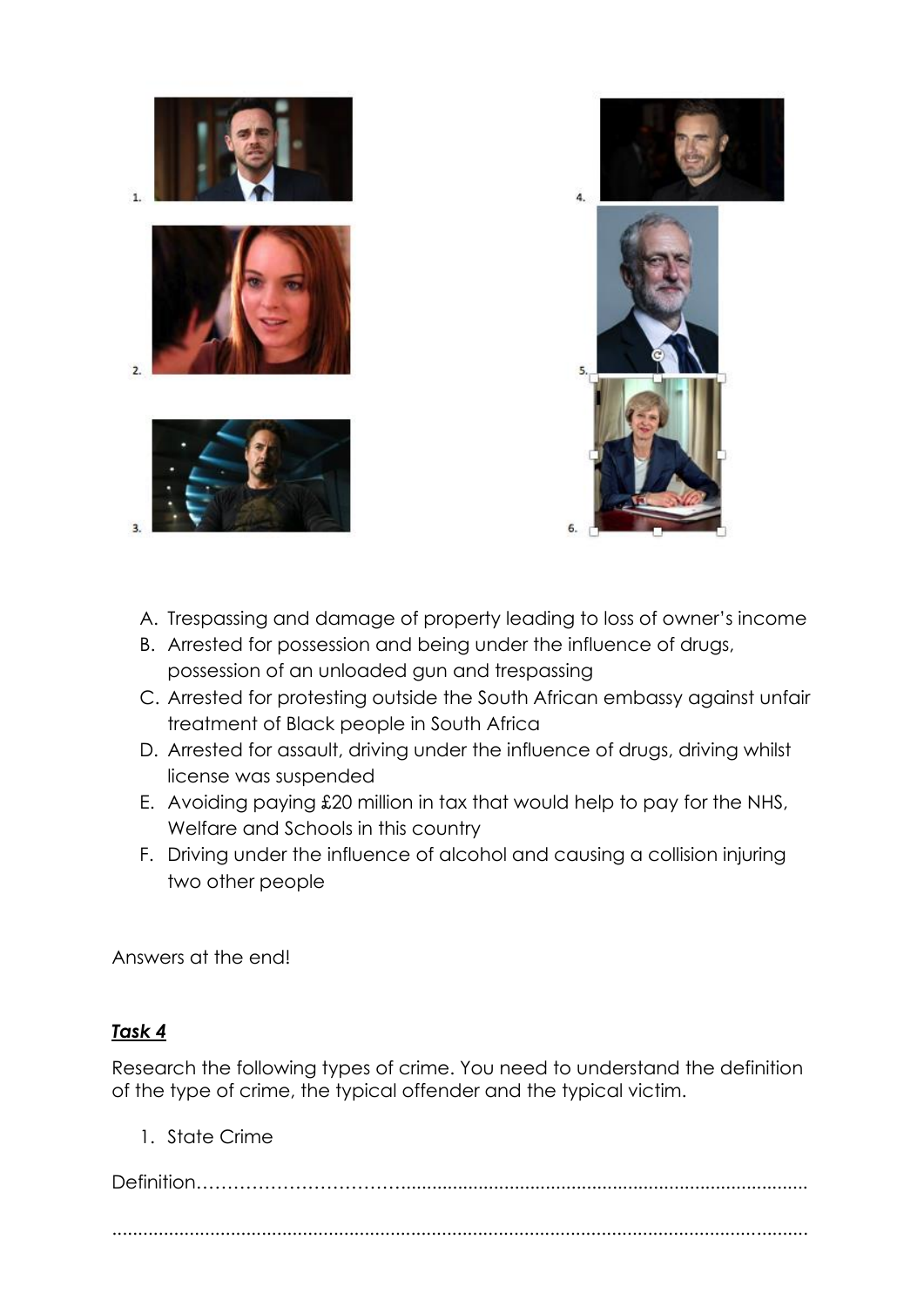| 2. White Collar Crime |
|-----------------------|
|                       |
|                       |
|                       |
|                       |
|                       |
|                       |
|                       |
|                       |
|                       |
|                       |
| 3. Moral Crimes       |
|                       |
|                       |
|                       |
|                       |
|                       |
|                       |
|                       |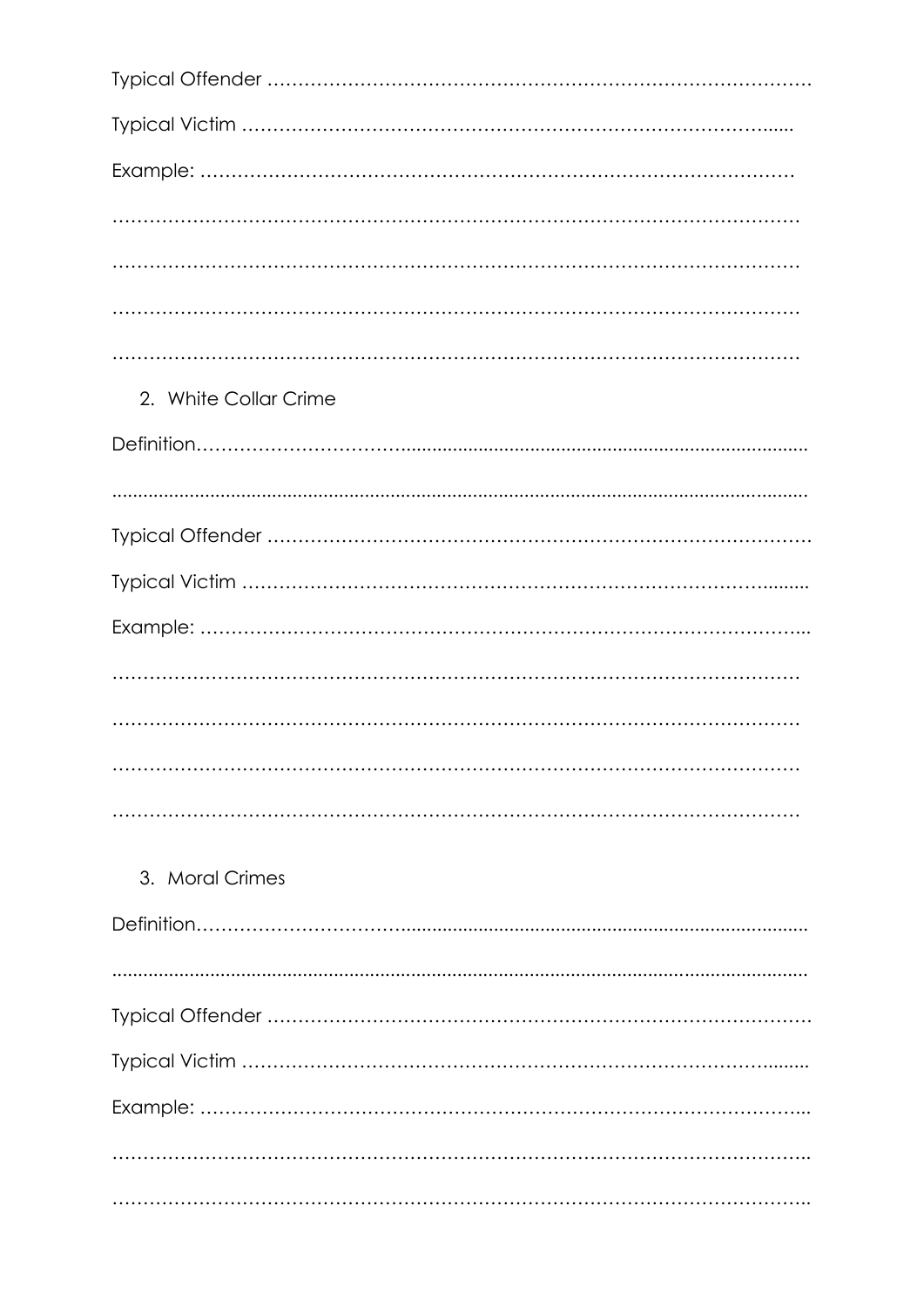| 4. Technological Crimes |
|-------------------------|
|                         |
|                         |
|                         |
|                         |
|                         |
|                         |
|                         |
|                         |
|                         |
| 5. Hate Crime           |
|                         |
|                         |
|                         |
|                         |
|                         |
|                         |
|                         |
|                         |
|                         |
|                         |

# Task 5

As part of your course you will have to look at campaigns that have caused a change in the law. You will also have to plan your own campaign.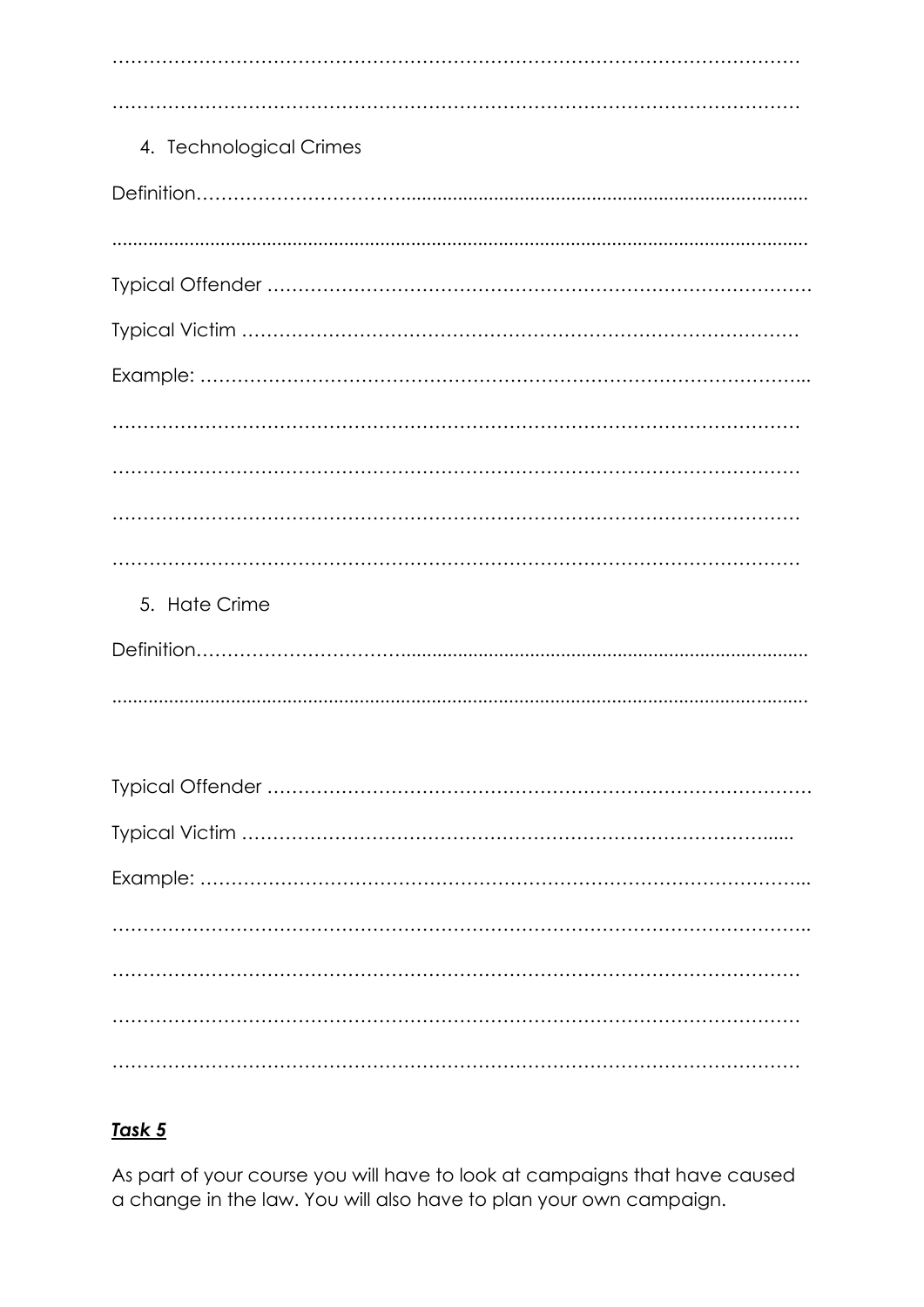Conduct research on one of the following campaigns. Find out what the **original crime** was that sparked the campaign; what the **aim** of the campaign was; what **methods** were used (eg. TV interviews, advertising, wristbands, petitions, T-shirts etc) and whether the campaign was **successful**.

Sarah's Law The Double Jeopardy Law Dignity in Dying Snowdrop Campaign Slow Down for Bobby Anti-Foxhunting Campaign

#### *Task 6*

Go to the Police UK website<http://www.police.uk/> Type in your local postcode and look at the crimes in the local area. Consider which crimes the police should be focusing their resources.

#### *Task 7*

cases.

Take the Eye Witness Testimony test. Watch the video. When it tells you to pause, write down what you remember about the criminal.

<https://www.youtube.com/watch?v=c6eknHXGM0c>

| Description:                                                               |
|----------------------------------------------------------------------------|
|                                                                            |
|                                                                            |
|                                                                            |
|                                                                            |
|                                                                            |
| Were you right?                                                            |
| Now look at how the unreliability of eye witness testimony can affect real |

<https://www.youtube.com/watch?v=u-SBTRLoPuo>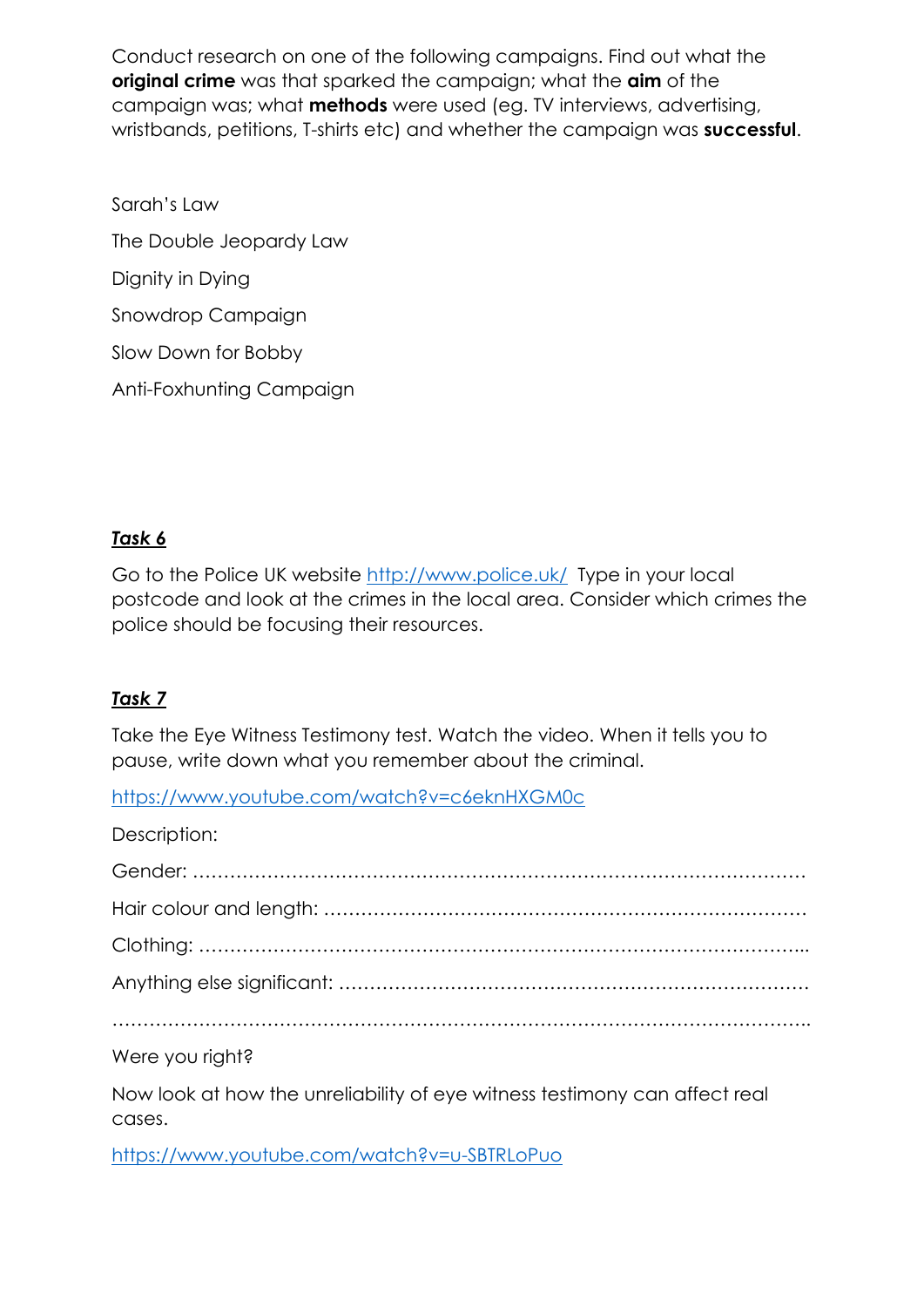#### *Task 8: Key Words*

Find out what the following key words mean.

| <b>Key Term</b>          | <b>Definition</b> |
|--------------------------|-------------------|
| Criminology              |                   |
|                          |                   |
| Crime                    |                   |
| <b>Social Definition</b> |                   |
| Legal Definition         |                   |
| Deviance                 |                   |
|                          |                   |
| Genocide                 |                   |
|                          |                   |
| Nature/Nurture           |                   |
|                          |                   |
| Decriminalisation        |                   |
|                          |                   |
| <b>Moral Panic</b>       |                   |
|                          |                   |
| Norms                    |                   |
|                          |                   |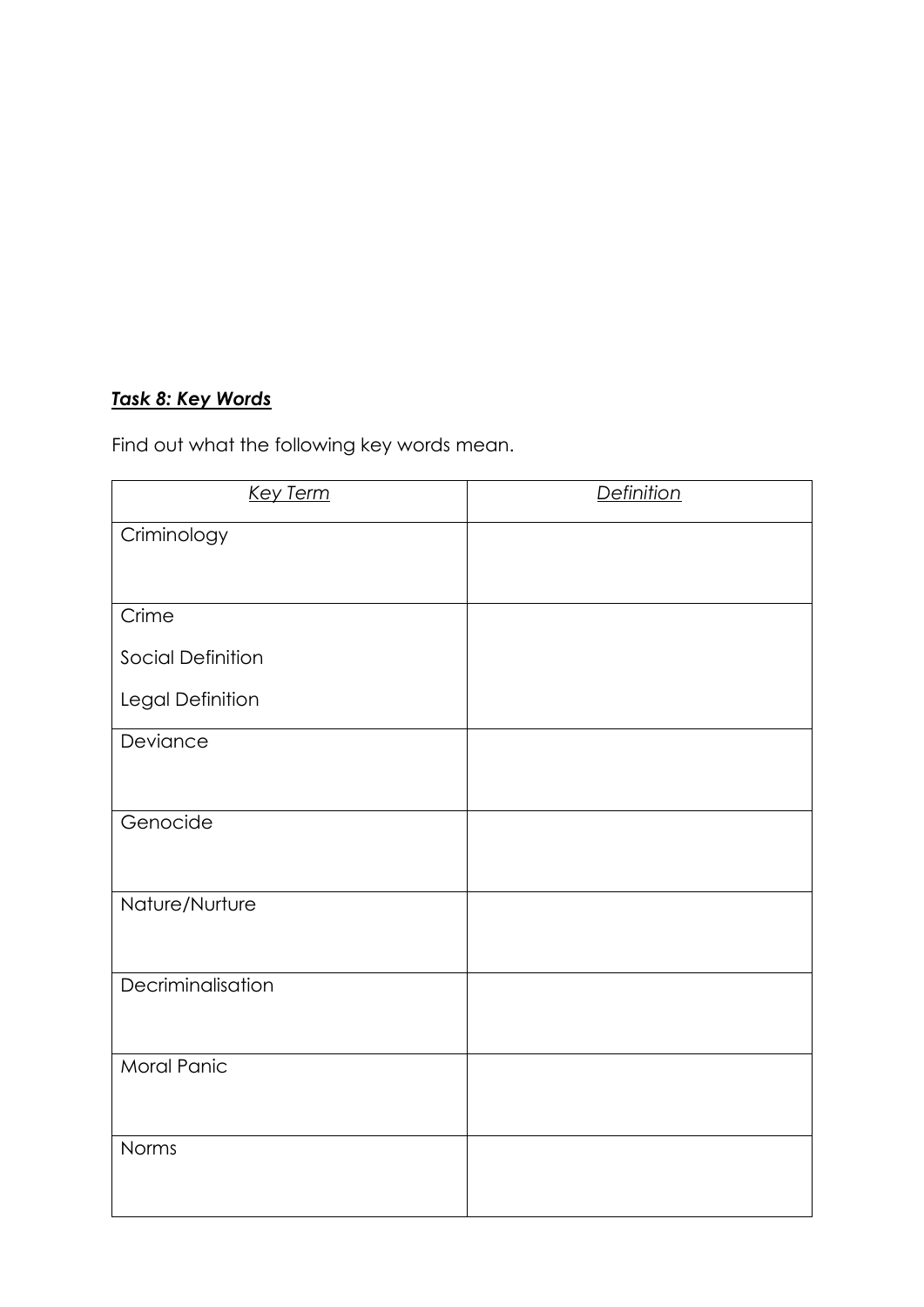| Civil Liberties        |  |
|------------------------|--|
|                        |  |
| Statute                |  |
|                        |  |
| Miscarriage of justice |  |
|                        |  |
|                        |  |

# *Task 9*

# *Nature vs Nurture – The Big*

# *Debate*

There are many ways of explaining why certain people do things in certain ways. For example, biologists think that people behave as they do because they are controlled by nature. This is known as **Nature theory**. Humans are compared to animals and seen to act on **instinct**.



Sociologists believe that people behave as they do because they are taught how to behave. For example, the sociologist Michael Haralambos states, 'Human beings learn their behavior and use their intelligence whereas animals simply act on instinct.' This is known as **Nurture theory**. Nurture means the way you are brought up. It is also a reference to **socialization**, the lifelong process by which we learn our culture, values, norms and how to behave.

Research the childhood backgrounds of any notorious serial murderers such as Fred West or Harold Shipman. The focus should be on life history and not subsequent crimes. Thinking about what you have read about Nature and Nurture, which explanation could account for their criminal behaviour?

#### *Essay*

This essay is designed to allow you to demonstrate your understanding and writing skills.

You will be assessed on the quality of your written communication, organisation and the level to which you have understood and can use key concepts.